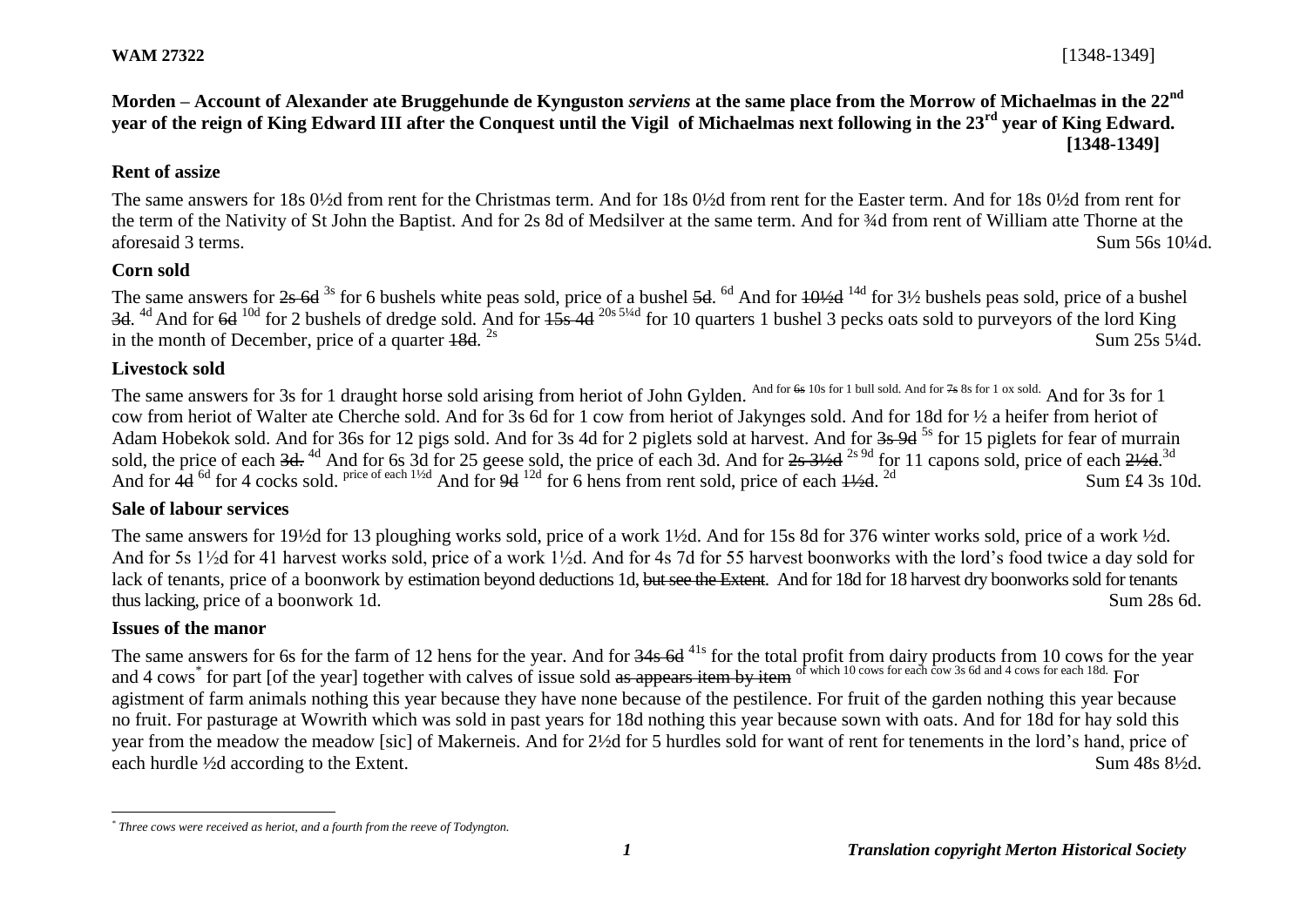#### *2 Translation copyright Merton Historical Society*

## **WAM 27322** [1348-1349]

## **Profits of the Court**

The same answers for 4s 8d for the Court held  $12^{th}$  October. And for 5s 8d for the Court held  $16^{th}$  December. And for 14s 10d for the Court held 25<sup>th</sup> February. And for 16s for the Court held 2<sup>nd</sup> April. And for 11s 2d for the Court held 19<sup>th</sup> May. And for 15s 4d for the Court held 10<sup>th</sup> July.

# **Debit of the account**

The same answers for £4 8s 10d for various things sold at the audit. Sum £4 8s 10d.

# **Sum Total Receipts: £19 19s 10d.**

# **EXPENSES**

## **Excess**

First he accounts in excess of the last account of the previous year 44s  $3\frac{1}{2}d$ . Sum 44s  $3\frac{1}{2}d$ .

## **Quittances and defaults of rent**

In rent paid to Bartholomew de Kenewardislee for land at Gilleneheld for the terms of Christmas, Easter and Nativity of St John the Baptist 3s. And in default of rent of land formerly Robert Fabian at the aforesaid 3 terms because in the lord's hand 21d. In default of rent of the lord of Codinton for arrears of rent for 2<sup>34</sup> years, for each year 13s 4d and for boonworks for 3 years, and 9 boonworks the 4<sup>th</sup> year, for each year 22  $\frac{c+d}{c}$  and for cocks and hens for 3 years viz each year 2 cocks and 4 hens, price of a cock 1d and price of a hen 1½d, 44s 11d.<sup>†</sup> Sum 4s 9d.

# **Cash not able to be levied**

Also in default of works from various tenements and also rents, being in the lord's hand and their corn and hay in the lord's barn because of the pestilence as appears item by item<sup>‡</sup> [*p pcall*] <del>17s 6½d</del> <sup>15s, no more because rent for Easter term not allowed. Sum 15s.</sup>

# **Cost of ploughs**

In cash paid to the smith for making ironwork for 2 ploughs at his own expense, forging and providing [the iron] by fixed agreement<sup>§</sup> from Michaelmas until Pentecost and for 1 plough from Pentecost until Michaelmas  $\frac{10s}{s}$  In 2 horseshoes bought 6d. In  $2^{-1}$  ploughs made 8d. <sup>4d</sup> In shoeing 2 draught horses upon front feet before harvest 6d. <sup>4d</sup> In 2 plough shares bought in place of 2 plough shares stolen bought 20d. because not witnessed Sum 10s 2d.

Sum 67s 8d.

l *† 2.75 years @ 13/4d = 36/8d; 3 years cocks and hens= 2/-; 3 years x 22 boonworks = 5/6d; total 44/2d. Therefore the 9 boonworks @ 1d must be for a single year.*

*<sup>‡</sup> See separate membrane enclosed with this roll.*

*<sup>§</sup> ie at a price fixed beforehand, not necessarily reflecting the real cost [Dr M Page 2/06]*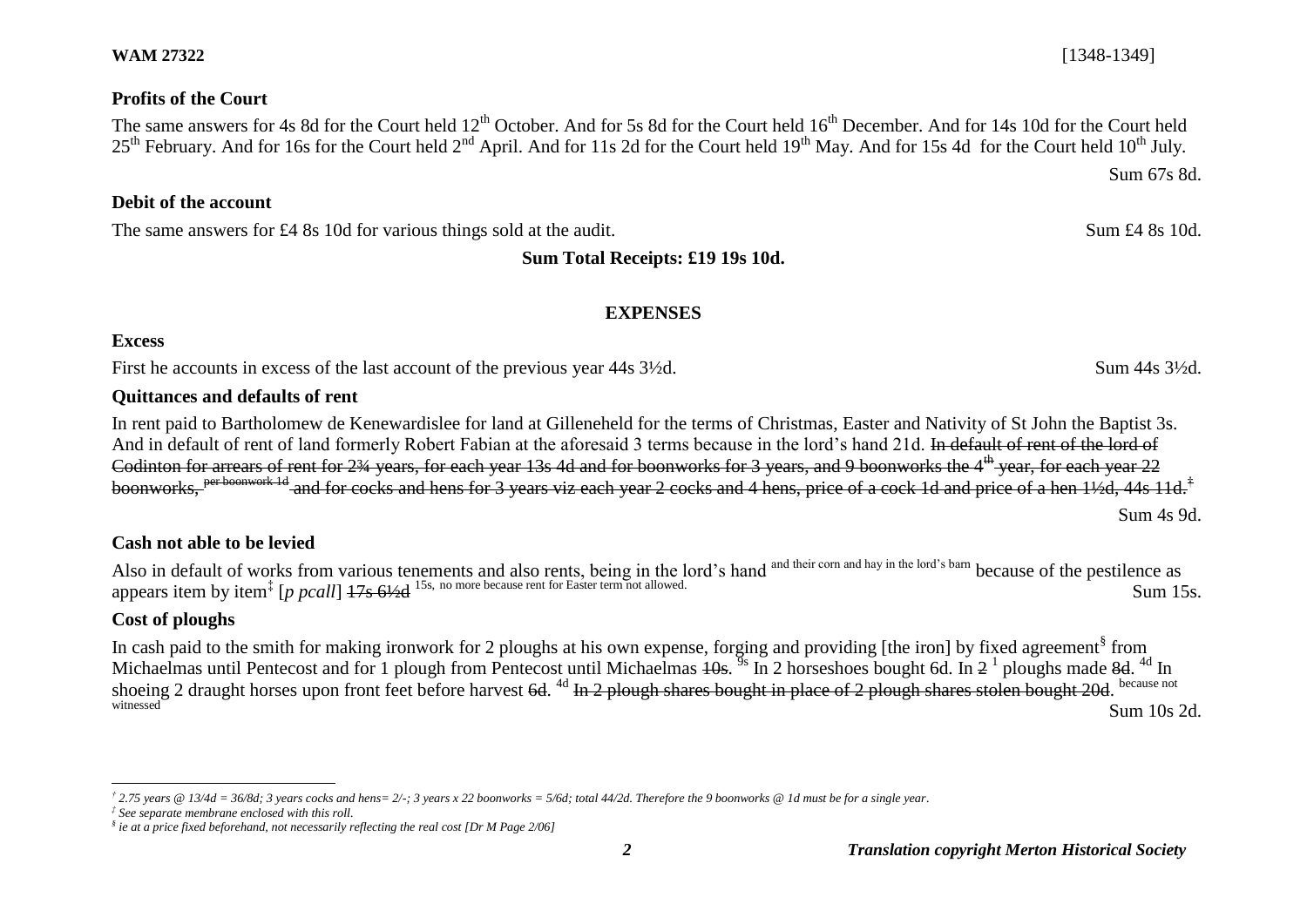The same accounts in 16 clouts with spikenails bought <del>20d</del> <sup>16d</sup> this year because dearer than accustomed. In grease bought for greasing carts 6d.<sup>5d</sup> In 1 pair traces bought 4d. In 1 collar bought 8d. <sup>6d</sup> In 2 1 pairs wheels bought  $5s$ .<sup>2s 6d</sup> In fitting axles to 2 carts with 2 axles bought 6d. In 2<sup>1</sup> pair frets bought 4d.<sup>2d</sup> In fitting 2 carts with iron for half a year 8d. In fitting iron to the same from Easter until Michaelmas 44d. <sup>12d</sup> In white-tawed hide bought 6d. In 2 horse's bits for halters for carthorses bought 6d. Sum 7s 11d.

## **Building costs**

In stipend of 1 roofer with his mate hired for 6 days roofing over the hall on the garden side [? *ex parte gardi*], over the barn and over the workhouse 2s 6d, taking per day for himself and his servant 5d. Sum 2s 6d.

# **Mill costs**

In steel bought for fitting mill-bills with steel 5d. In 4 boards bought for repairing le Waterwheel 5d. In nails bought for the same 1d. In stipend of 1 carpenter for refitting the said wheel 3d. In iron with work for lengthening the mill-spindle 12d. In 1 mill-stone bought at Wandsworth 13s 4d. Sum 13s 4d.

# **Petty [necessities]**

In 2½ bushels of salt bought 45d.<sup>12d</sup> In 2 quarters 4 bushels oats made into oatmeal 10d. In food and oblations for servants on Christmas and Easter days 2s 4d. In hay bought 2s. In straw bought for sustenance of animals in winter 5s 8d. In vetches bought in forage for sustenance of draught horses in winter 18d. In expenses of 10 ploughmen for a boonwork at the sowing of wheat 2s 6d. In 2 men hired after the death of 2 ploughmen as for 16 days at the sowing of barley and fallow  $8s$ , <sup>5s 4d</sup> for each of them per day  $3d$ . <sup>2d</sup> In 1 bushel salt bought for the dairy  $7d$ <sup>5d</sup> because dairy to the lord's profit. In cheese-cloths bought 5d.<sup>4d</sup> In 2 cheese-vats bought 7d. <sup>4d</sup> In 3 buckets bought 9d. In 3 clay bowls bought 6d.  $4\frac{4}{2}$  In rennet bought 6d. In 6 women hired for 1 day for obtaining beans and peas with help of manor servants 3d, each woman  $\frac{1}{2}$ d. Sum 22s 7 $\frac{1}{2}$ d.

# **Costs of sheep**

In tar and grease bought for sheep  $6d$ . <sup>4d</sup> In washing and shearing 25 sheep 2½d. Sum 6½d.

# **Threshing and winnowing**

In threshing 41 quarters 4 bushels wheat, 7 quarters 3 bushels mixstillio, 2 quarters 7 bushels malting grain, \*\* 9 quarters 5½ bushels peas and 4 quarters 5 bushels beans by piecework 14s 8¼d, giving for a quarter of 9 bushels 3d. In threshing 25 quarters 2 bushels barley 3s 9d, giving for 9 bushels 2d. In threshing 6 quarters 6 bushels dredge 9d, giving for 9 bushels 1½d. In threshing  $65$  quarters 5 bushels <sup>54 quarter 5</sup> bushels, no more because 9 quarters by servants oats by piecework 4s  $10/4d$ , <sup>4s 0/2d</sup> giving for 9 bushels 1d. In winnowing half the total corn by piecework, of which the sum is 81 quarters 6 bushels 3 pecks, <sup>76 quarters 2 bushels 3 pecks</sup> 18d, <sup>17d</sup> giving for 9 bushels ¼d. And the other half winnowed by the dairy worker. For wages for the granger nothing this year because none. Sum 24s 7<sup>3</sup>/4d.

 $\overline{a}$ sprig – A mixture of wheat and oats [Dr M Page 2/06]; P D A Harvey Manorial Records of Cuxham, Oxfordshire c.1200-1359 (1976) p.797 translates sprygg'/sprig' as Rye; R E Latham Revised Medieval Latin Word-list *(1999) defines* sprigetum *as a kind of grain. Fisher's* A Medieval Farming Glossary *has "(?) mixed or early malting grain".*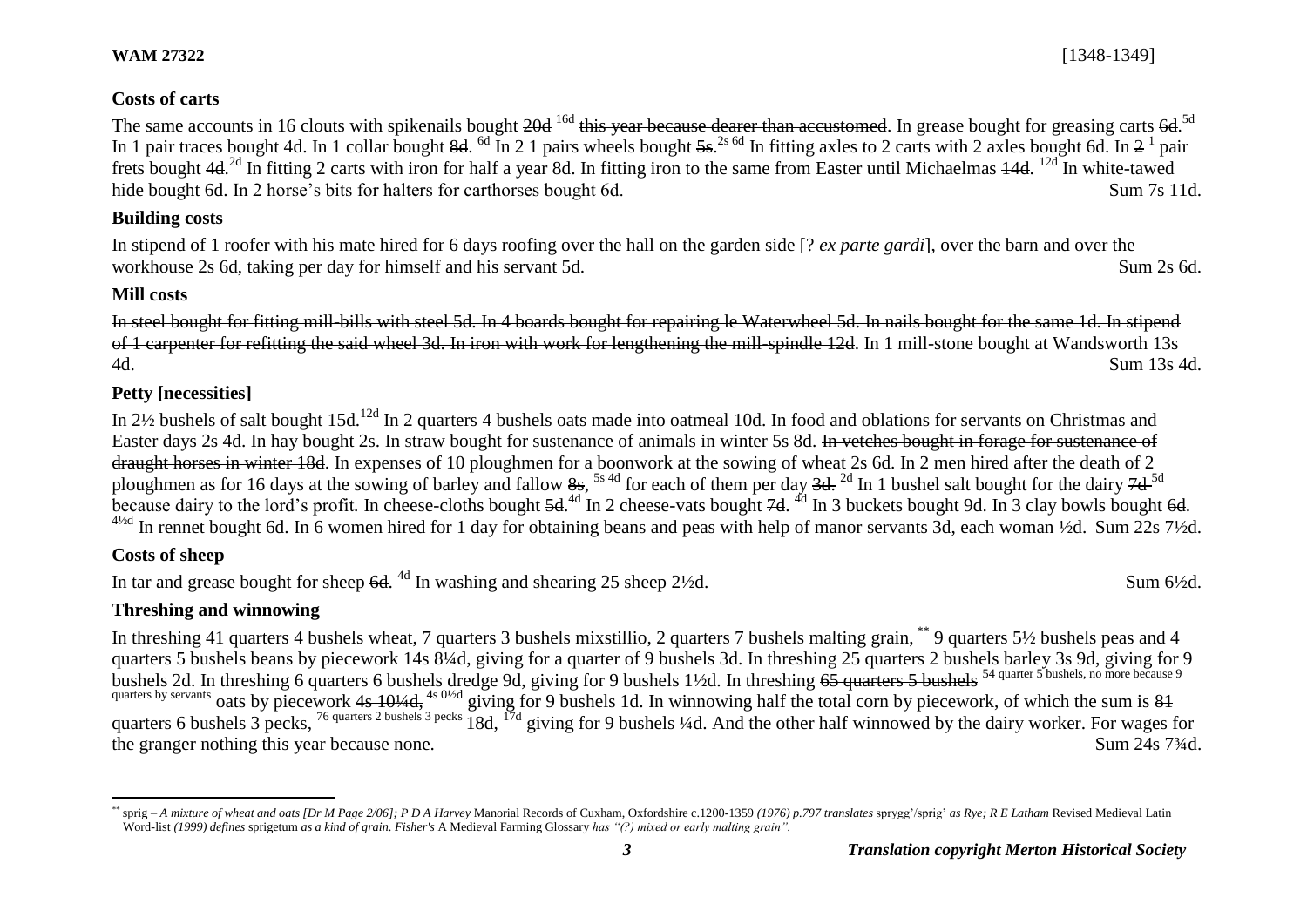#### **WAM 27322** [1348-1349]

#### **Corn bought**

In 1 quarter 6 bushels peas bought for seed 5s 3d, price of a quarter 3s. In 1 quarter beans bought for planting 3s. Sum 8s 3d.

#### **Livestock bought**

In 5 cows exchanged for stock of the lord 5s. In 12 chickens bought for making capons 12d. Sum 12d.

#### **Hoeing and Mowing**

In hoeing the lord's corn besides [*preter*] labour services as on the outside 18d. In mowing 7 acres meadow by piecework 7s,<sup>5s 10d</sup> per acre  $12d$ , <sup>10d</sup> so much because of scarcity of labourers, viz in Eylond 1½ acres, in Gildenemad 3 roods, in Neweb[ur]ygardyn nothing because pastured with the lord's animals, in Comstrode 1 acre 3 roods, and for meadow being in the lord's hands because of plague, as appears item by item by their names*, ††* 3 acres. In lifting hay in the same 1 bushel maslin as on the outside as appears under the title for servants' livery. In 1 cheese bought for the same by custom 3d. In reward of the same and in other labourers hired in place of those in the lord's hands and for lifting hay in the same meadows being in the lord's hands  $12d$ . <sup>6d</sup> 6d Sum 8s 1d.

#### **Harvest costs**

Also in expenses of 149 labourers both free and servile [*nativorum*] at 3 boonworks in harvest as though for 1 day together with expenses of 9 men<sup>‡‡</sup> sent out with rods to superintend reapers who reaped this year  $\frac{38 \text{ acres}}{34 \text{ acres}}$  of corn of every kind; viz in bread bought  $\frac{13s}{11}$ d <sup>viz 6 bushels</sup> wheat which is valued this year at 3s 6d, price of a bushel 7d of which each of them receive at noon and at supper from the lord by custom 2 loaves priced 1d; in ale bought for the same 6s  $7d$ ,  $^{2\frac{1}{2}d}$  viz for each of them  $\frac{1}{2}d$ ; in meat and fish bought for the same 9s  $10\frac{1}{2}d$ ,  $^{3\frac{3}{4}d}$  viz for each of them  $\frac{3}{4}d$ . And in expenses of 15 customary tenants at 2 dry boonworks, who reaped this year 5 acres of corn of every kind 15d, viz for each of them in bread and *companagium* 1d. In 204 labourers hired as for 1 day who reaped <del>99 acres</del> <sup>83 acres £4 3s viz per acre 12d</sup> of corn of every kind <del>£4 13s 6d, each of them</del> taking per day 5½d. <sup>In 16½ labourers</sup> and such reaped each acre sown at 12d, hired as for 1 day for reaping and binding the lord's corn 5s 6d, each taking per day 4d. So much this year because of scarcity [*paucitate*] of labourers. In 2 lb of candles bought 5d. 4d In stipend of 1 reap-reeve in harvest 3s. In stipend of 1 stacker in harvest 3s. In expenses of *serviens* and 1 reap-reeve over and above their food in harvest 18d. In servants' expenses for their 'harvest goose' in the feast of harvest 18d. In reaping and binding 9½ acres wheat arising from servile land being in the lord's hand 6s 4d, per acre 8d.Sum 117s 5¼d.

#### **Stipends**

In stipend of 1 *serviens* for the year 13s 4d. In stipend of 1 carter and 2 servant ploughmen, 1 farmer of the cows and 1 shepherd for the terms of Christmas, <sup>6d</sup> Easter <sup>6d</sup> and Nativity of St John the Baptist <sup>12d</sup> 10s, for each of them 2s. In stipend of the same from the feast of the Nativity of St John the Baptist until Michaelmas 20s, for each of them 4s. In stipend of 2 servant ploughmen from Michaelmas until  $10<sup>th</sup>$  April for half a year 2s, for each of them 1s. In stipend of 1 swineherd for the same time 8d. In stipend of the same in summer and autumn 2s 4d. Sum 48s 4d.

l <sup>††</sup> The separate membrane enclosed with this roll gives details of rents and services in arrears because the tenant had died without leaving heirs, the tenement coming into the lord's hands. The arrears were met by *harvesting a few acres of their land or mowing a part of their meadow for the lord's use.*

*<sup>‡‡</sup> The original calculations, crossed through, included these 9, but the revised figures excluded them.*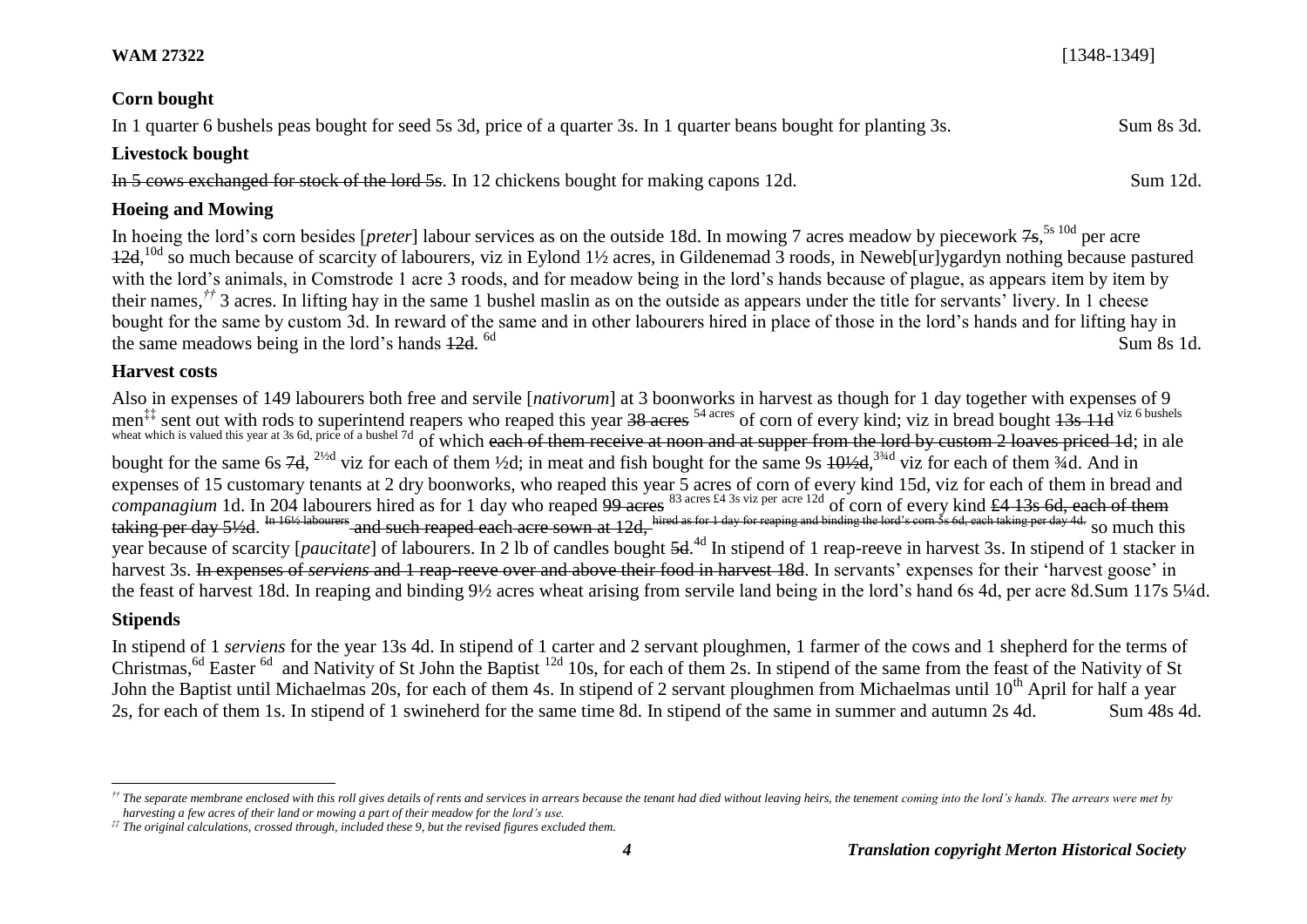#### **WAM 27322** [1348-1349]

# **Foreign [Expenses]**

In … *[this section was left blank.]*

# **Expenses of Bailiff**

In expenses of brother J Mordon bailiff for his coming 6s 7d by 2 tallies. In expenses of brothers S Laghm bailiff and J Mordon 16d by 1 tally. In expenses of brother Nicholas de Litlington bailiff and in expenses of officials of the lord Prince [*offic' dm princip*] 2s 2d by 1 tally. In expenses of steward at 2 Courts held 4s by 2 documents [*bill*]. In expenses of brother B Chertes' prior and *f* [*the rest of the line is blank*].

Sum 14s 1d.

# **Allowances**

In allowance for 1 oxen which died of murrain in the previous year sold at the audit and respited because it died in the common murrain and not for want of keeping, according to the Court roll, 10s. Also in allowance for the deaths of various tenants who were accustomed to pay a certain fine at the View of frankpledge against etc, and for these deceased and their tenements in the lord's hands because of the scarcity of people by the plague etc. 3s 4d. Sum 13s 4d.

# **Cash deliveries**

Delivered to brother Nicholas de Littlinton bailiff and treasurer in the month of August 45s 7½d by 1 tally. Sum 45s 7½d.

Sum total of expenses and deliveries £20 2s 11d. $§$ § And he exceeds by 3s 1d.

Value of the Manor this year £7 7½d.

l *§§ These figures total £20 1s 11d*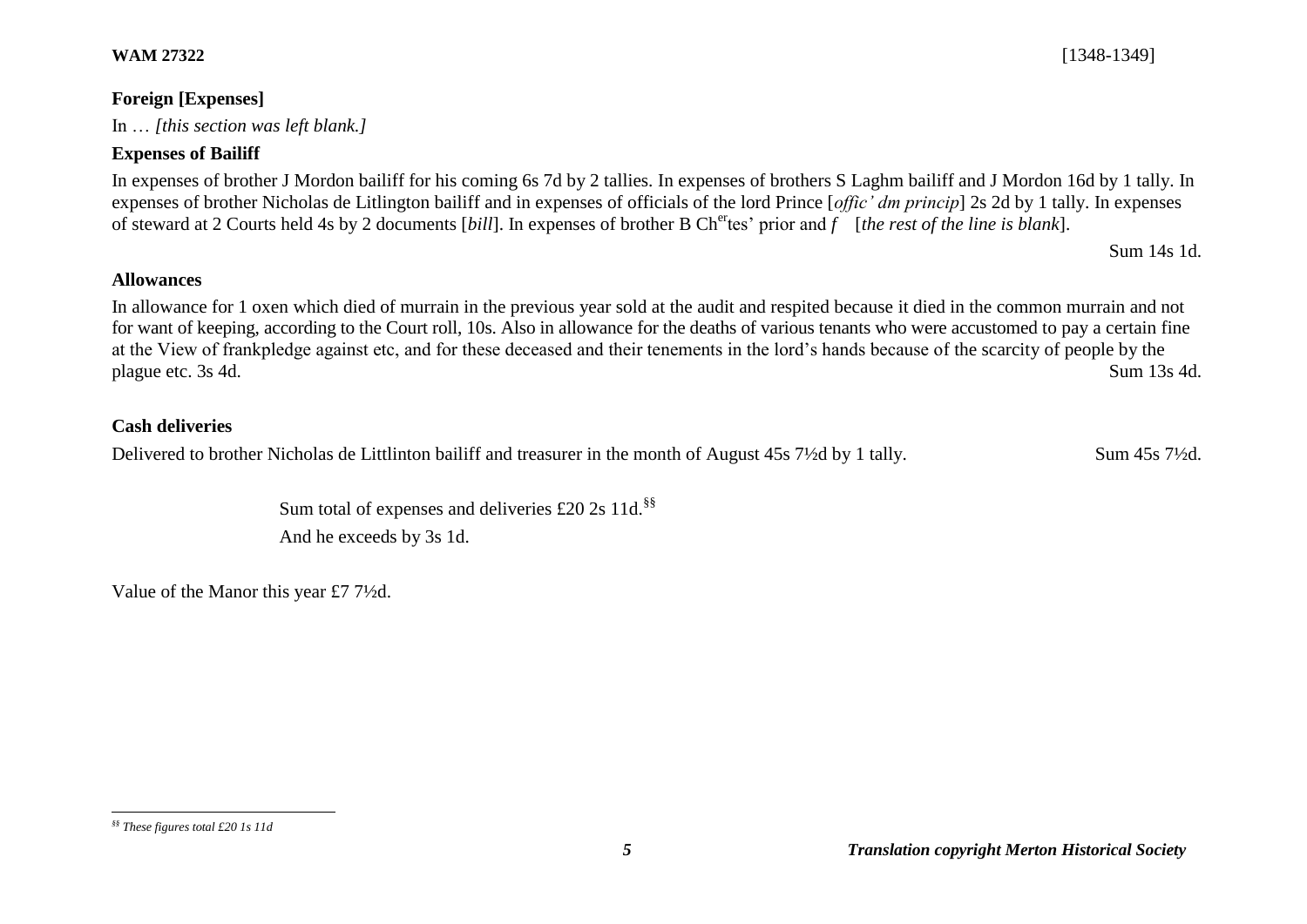#### DORSE

#### **Morden Issues of the grange at the same place by struck measure for 23rd year – Alexander ate Bregg** *serviens* **Wheat** 2-fold minus 2 quarters 4 bushels 3 pecks Exchanged [*mutuat'*] 51s First he renders his account for 41 quarters 4 bushels wheat of total issue, of which 7 quarters 4 bushels curall, by struck measure, threshed by piecework. And for 4 quarters 1½ bushels wheat exchanged for new grain. And for 11 quarters 3 bushels charged at the audit as/so that [*ut*] he answers at 3-fold [*ad iii*].<sup>\*\*\*</sup> Sum 45 quarters 5½ bushels.<sup>57 quarters ½ bushel</sup> Of which in sowing over 68 acres land 18 quarters 2½ bushels, over the acre 2 bushels 1 peck minus in total 6½ bushels, viz in Hethecroft 4 acres 3 roods, in Rotforlong 6 acres and no more because 6 acres with oats and 7 acres land uncultivated, in Langelond 21 acres 1 rood, in Waterdon 13 acres 1 rood and no more because 2 acres 3 roods with mixstillio, in Neubricroft 9½ acres, in Gillenehelde 8 acres 1 rood and no more because 8 acres 3 roods lie uncultivated, in Dedemanessfurlong 5 acres and no more because 8 acres 3 roods lie uncultivated In customary payment to sower 1 bushel wheat. <sup>because not in other years</sup> In livery of Alexander *serviens* for the year 6 quarters 4 bushels, taking per week 1 bushel. In maslin for servants' livery as below 7 quarters curall wheat. Delivered to brother Nicholas de Litlington keeper of the granary at Westminster 9 quarters 6 bushels by 2 tallies. And delivered to Robert Broun *serviens* of Battersea 2 quarters by 1 tally. Given to Richard Hurlobat bailiff of the Hundred by order of J Mordon bailiff 4 bushels. <sup>because without warrant [sive warant']</sub> In livery of 1 reap-</sup> reeve for 6 weeks in harvest 6 bushels. In livery of 1 stacker for 6 weeks this year 6 bushels. For bread baked for expenses of [blank] men at 5 boonworks in harvest nothing this year because in cash as within. In sale at the audit 12 quarters. Sum as above. And none remains. **Rye & Mixstillio** 3-fold minus 4 bushels The same answers for 7 quarters 3 bushels of total issue of the grange at the same place by struck measure, threshed by piecework. And for 4 bushels charged at the audit as/so that [*ut*] he answers at 3-fold.<sup>†††</sup> Sum 7 quarters <del>3 bushels</del>.<sup>7 bushels</sup> 20d Of which in sowing over 2 acres 3 roods land in Waterdon 6 bushels, over the acre 2 bushels 1 peck minus in total ¾ of 1 peck. In maslin for servants' liveries as below 6 quarters 5 bushels. In sale at the audit 4 bushels. Sum as above. And none remains. **Malting grain‡‡‡** 4-fold minus 1 bushel The same answers for 2 quarters 7 bushels of total issue of the grange at the same place by the aforesaid measure, threshed by piecework. And the whole accounted in maslin for servants' livery. And none remains.

<sup>\*\*\*</sup> In previous accounts the accountant was charged at the audit when the issue was less than the stated yield. However, in this account the stated yield is less than the yield for which he is here charged as answering *for. Is this an example of a set quota not being met?*

*<sup>†††</sup> See note above for Wheat*

<sup>##</sup> sprig - A mixture of wheat and oats [Dr M Page 2/06]; P D A Harvey Manorial Records of Cuxham, Oxfordshire c.1200-1359 (1976) p.797 translates sprygg'/sprig' as Rye; R E Latham Revised Medieval Latin Word-list *(1999) defines* sprigetum *as a kind of grain. Fisher's* A Medieval Farming Glossary *has "(?) mixed or early malting grain".*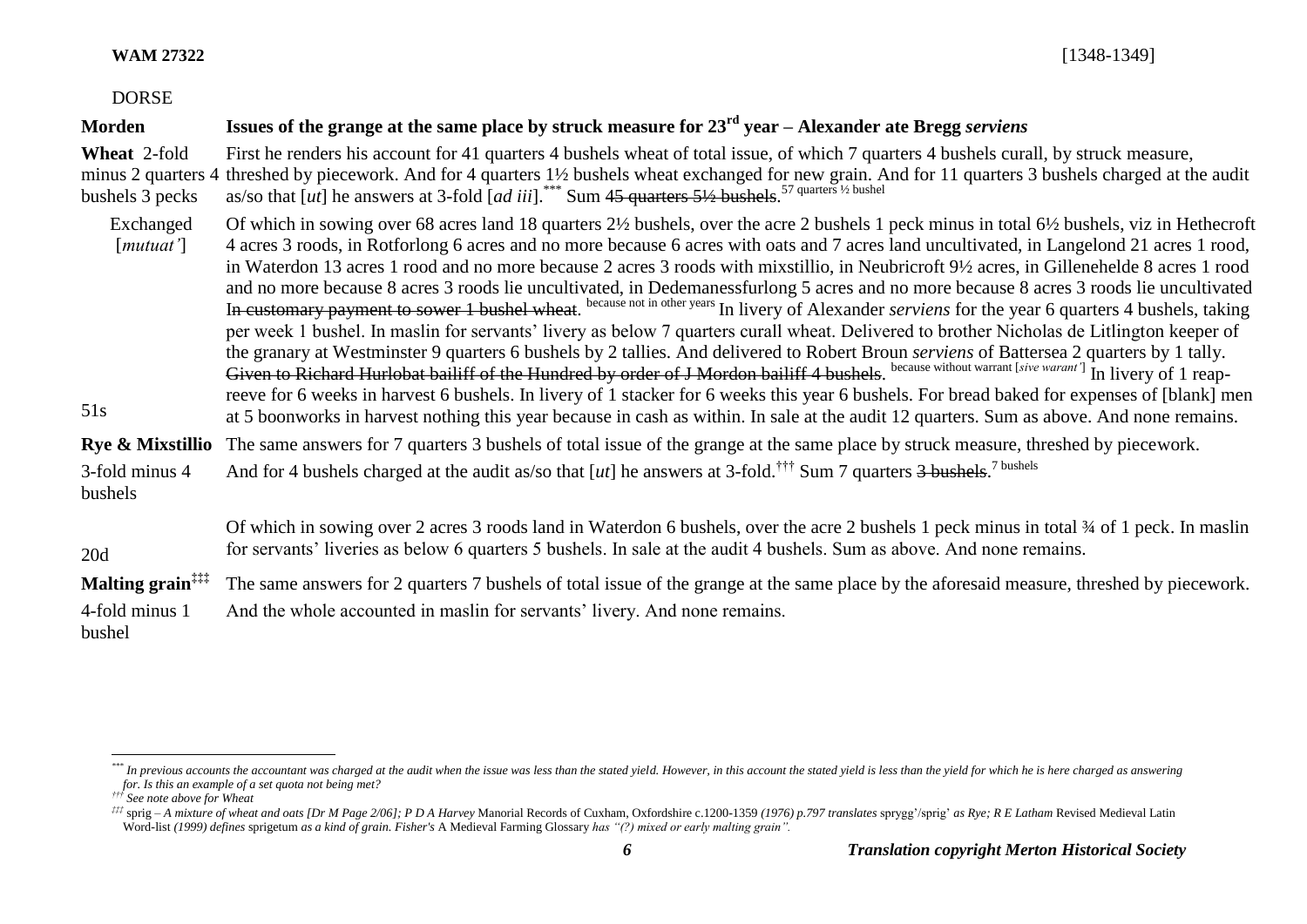| Peas 3-fold<br>minus $2\frac{1}{2}$ bushels<br>white peas.     | The same answers for 8 quarters 4 bushels black peas and 1 quarter 1½ bushels white peas of total issue by the aforesaid measure threshed<br>by piecework. And for 1 quarter 6 bushels of purchase for seed. And for 7 bushels black peas and 2½ bushels white peas charged at the<br>audit as/so that [ut] he answers at 3-fold. Sum $11$ quarters $3\frac{1}{2}$ bushels. <sup>12 quarters 5 bushels</sup>                                                                                                                                                                                                                                                                                                                                          |
|----------------------------------------------------------------|-------------------------------------------------------------------------------------------------------------------------------------------------------------------------------------------------------------------------------------------------------------------------------------------------------------------------------------------------------------------------------------------------------------------------------------------------------------------------------------------------------------------------------------------------------------------------------------------------------------------------------------------------------------------------------------------------------------------------------------------------------|
| 3-fold minus 7<br>bushels black<br>peas.<br>4s $5\frac{1}{2}d$ | Of which in sowing over $18$ acres $^{17\frac{1}{2}$ acres land in parcels $5$ quarters, $^{4}$ quarters 6 bushels $3\frac{1}{2}$ pecks over the acre 2 bushels 1 peck minus in total $\frac{1}{2}$<br>bushel, viz at Westbuttes 4½ acres, <sup>4 acres</sup> in Comstrod 8 acres and no more because ½ acre land with oats and 4 acres 3 roods with beans,<br>in le Buttes atte Gr'techng 5½ acres. <sup>§§§</sup> In maslin for servants' livery as below 4 quarters 5 bushels. In sustenance of piglets and young<br>piglets in winter and summer $5^4$ bushels. In sale 1 quarter 1½ bushels white peas. In sale at the audit 1 quarter 1 bushel ½ peck black peas price of a bushel 4½ and 2½ bushels white peas. Sum as above. And none remains |
| <b>Beans</b> as sown<br>plus 5 bushels                         | The same answers for 4 quarters 5 bushels of total issue by the aforesaid measure, threshed by piecework. And for 1 quarter of purchase<br>for planting. And for 5 quarters 3 bushels charged at the audit as/so that [ut] he answers at $2\frac{1}{2}$ -fold. Sum 5 quarters 5 bushels. <sup>11 quarters</sup>                                                                                                                                                                                                                                                                                                                                                                                                                                       |
| 16s $1\frac{1}{2}$ d                                           | Of which in sowing and in planting over 4 acres 3 roods land in Comstrode 2 quarters 2 bushels, of which planted 7 bushels, over the acre<br>4 bushels minus in total 1 bushel. In maslin for servants' livery as below 3 quarters 3 bushels. In sale at the audit 5 quarters 3 bushels.<br>Sum as above. And none remains.                                                                                                                                                                                                                                                                                                                                                                                                                           |
| <b>Barley</b><br>3-fold plus 1<br>quarter 2 bushels            | The same answers for 25 quarters 2 bushels barley of total issue by the aforesaid measure, threshed by piecework. And for 2 quarters 6<br>bushels barley charged at the audit as/so that $[ut]$ he answers at $3\frac{1}{2}$ -fold. Sum $25$ quarters 2 bushels. <sup>28 quarters</sup>                                                                                                                                                                                                                                                                                                                                                                                                                                                               |
| 8s 3d                                                          | Of which in sowing over 16½ acres land 8 quarters 2 bushels 1 peck, over the acre 4 bushels plus in total 1 peck, viz. in Southberworth 9<br>acres 1/2 rood and no more because 5 acres with dredge and 9 acres 2 roods 1 peck land uncultivated, in Northbereford 7 acres 11/2 roods.<br>Also in sowing over 2 acres of Mankerneys land being in the lord's hand 1 quarter. And delivered to brother Nicholas de Litlington keeper<br>of the granary at Westminster 5 quarters by 1 tally. And in maslin received for servants' livery as below 10 quarters 7 bushels 3 pecks. In<br>sale at the audit 2 quarters 6 bushels, price of a quarter 3s. Sum as above. And none remains.                                                                  |
| <b>Dredge</b><br>equal at $4\frac{1}{2}$ -fold                 | The same answers for 6 quarters 6 bushels of total issue by the aforesaid measure, threshed by piecework. Sum 6 quarters 6 bushels.                                                                                                                                                                                                                                                                                                                                                                                                                                                                                                                                                                                                                   |
|                                                                | Of which in sowing over 5 acres land in Southberesford 2 quarters 4 bushels, over an acre 4 bushels. And delivered to brother Nicholas de<br>Litlington keeper of the granary at Westminster 4 quarters dredge by 1 tally. And in sale 2 bushels dredge. Sum as above. And none                                                                                                                                                                                                                                                                                                                                                                                                                                                                       |

remains.

*<sup>§§§</sup> The 5½-acre Buttes atte Gr'techng are also recorded as having 5½ acres of oats sown this year!*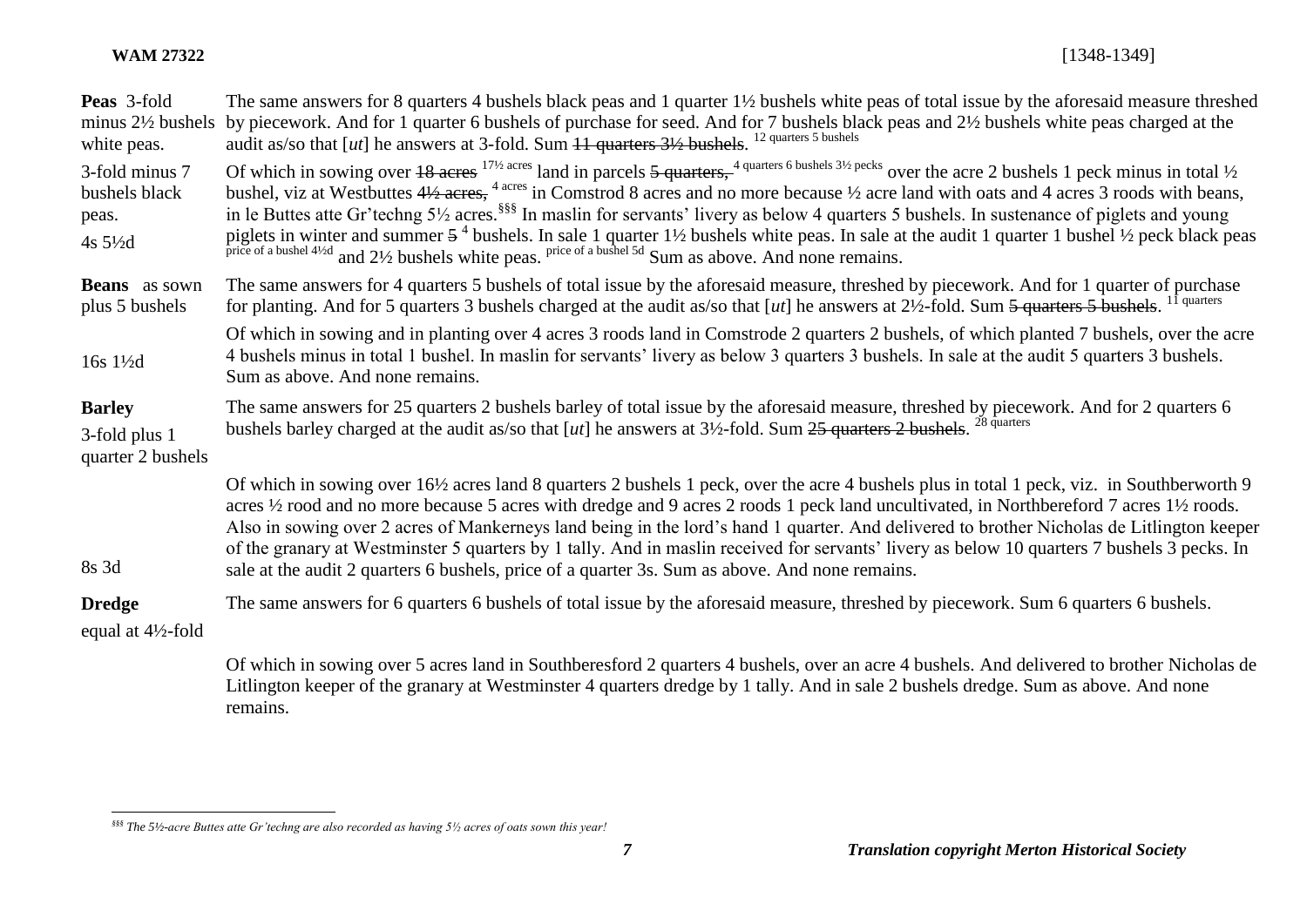**Oats** 2½-fold plus 7 bushels The same answers for 65 quarters 5 bushels oats of total issue by the aforesaid measure, of which 9 quarters threshed by servants, 54 quarters 5 bushels by piecework.\*\*\*\* And for 4 quarters of the same issue by estimation in sheaves. Sum 69 quarters 5 bushels.

> Of which in sowing over  $49\frac{1}{2}$  acres  $57\frac{1}{2}$  acres land 24 quarters 6 bushels, over the acre 4 bushels,  $\frac{1}{2}$  minus in total 3 quarters 6 bushels namely in Comstrod as appears below under the heading Peas  $\frac{1}{2}$ <sup>81/2</sup> acres,<sup>†††† and no more because 4 acres 3 roods with beans above in Northshote 24 acres, at</sup> Tweneakers 1 acres 3 roods, in Cherchefurlong 6 acres, in Rotfurlong as appears under the heading Wheat 6 acres, in Wowerith 5 acres 3 roods, in le Buttes upon le Gretteheg 5½ acres. #### In meal made for servants' pottage for the year 2 quarters 4 bushels. this year so much allowed because threshers and labourers [*operar*] in harvest take pottage of the manor In fodder for 2 carthorses from Michaelmas day until 3rd May for 215 nights, 6 quarters 6 bushels 3 pecks, taking per night 1 peck.§§§§ In fodder for 4 draught horses at winter and Lenten sowing 2 quarters. In fodder for 16 oxen, by estimation in sheaves, and for sick animals in winter 4 quarters. And delivered to brother N de Litlington keeper of the granary at Westminster 15 quarters by 1 tally. Given to various purveyors of the lord King, the Queen and servants of the lord king staying at Merton before and after Christmas for not taking oats at the same place, namely the lord E Dalton, John de Kenigton and William Okeborn 3 quarters. witnessed In fodder for the horses of brother J Mordon bailiff coming to the same place on 2 occasions for superintending and regulating the state of the manor 5 bushels by 2 tallies. In fodder for the horses of brothers S de Langhm bailiff and J Mordon for their coming 2½ bushels by 1 tally. In fodder for the horse of brother N de Litlington bailiff 1 bushel by 1 tally. In fodder for the steward's horse for Courts held 2 bushels by 2 documents [*bill*]. In sale 10 quarters 1 bushel 3 pecks. Sum as above. And none remains.

#### **Multure of the mill**  2s 6d The same answers for <del>7 bushels <sup>1 quarter</sub> 5 bushels</del> multure from Michaelmas until Christmas, and from the issue of the said mill from</del></sup> Christmas until Michaelmas nothing this [year] because no profit arose therefrom. Sum 7 bushels. And the whole accounted in maslin for servants' livery. And none remains. In sale at the audit 6 bushels.

*<sup>\*\*\*\*</sup> 54 + 9 = 63 not 65.The entry for Threshing also gives these figures*

<sup>&</sup>lt;sup>††††</sup> The auditor has become confused over this entry, which refers to 1/2 acre oats, 8 acres peas and 43/4 acres beans in Comstrod. He has mistakenly changed the entry to 81/2 acres oats, which then necessitated changes *in total acreage and in the ratio of sowing, which were, in fact, correct.*

*<sup>‡‡‡‡</sup> The 5½-acre Buttes atte Gr'techng are also recorded as having 5½ acres of peas sown this year!*

*<sup>§§§§</sup> This should be 6 quarters 5 bushels 3 pecks, as in previous years*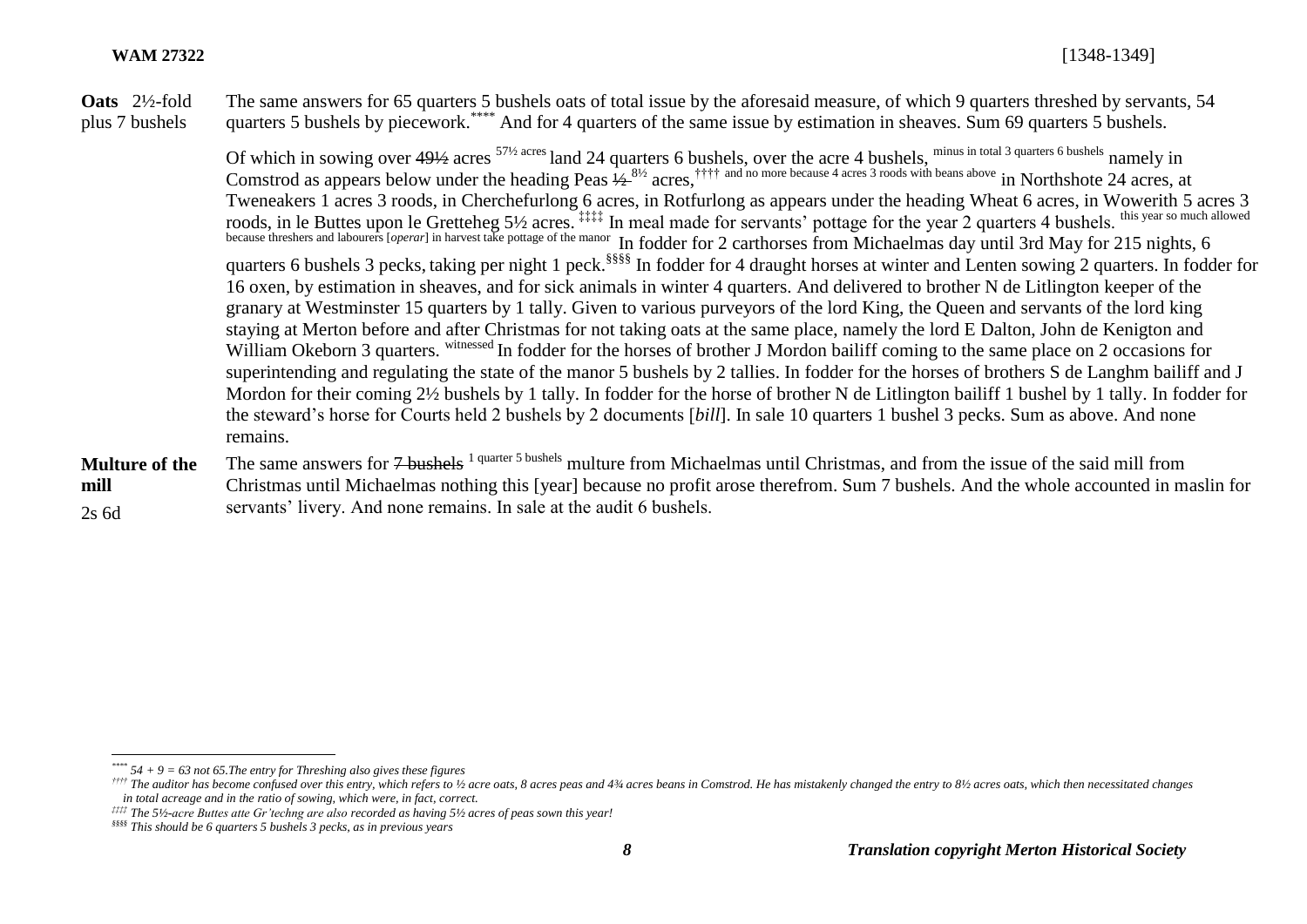**[Maslin for servants** The same answers for 7 quarters curall wheat], \*\*\*\*\* 6 quarters 5 bushels rye and mixstillio, 2 quarters 7 bushels malting grain, <sup>†††††</sup> 4 quarters 5 bushels peas, 3 quarters 3 bushels beans, 10 quarters 7 bushels 3 pecks barley and 7 bushels multure of the mill received above for livery. And for 1 peck of increment. Sum 36 quarters 3 bushels.

> Of which in livery of 1 carter, 2 servant ploughmen, 1 dairy worker making dairy produce for the lord's profit and 1 shepherd for the total complete year 26 quarters, each of them taking a quarter for 10 weeks. In reward of the same by way of gratuity for the year 1 quarter 2 bushels, to each of them 2 bushels this year because of the great pestilence. In livery of 2 ploughmen from Michaelmas until  $10^{th}$  April for 27 weeks 4 days, 5 quarters 4 bushels to each of them a quarter for 10 weeks. And at that time they died. In livery of 1 swineherd for the year 3 quarters 2 bushels, taking a quarter for 16 weeks. In livery of 1 rook-scarer at both sowings 2 bushels. In customary payment to the customary tenants lifting the lord's hay by custom 1 bushel. Sum as above. And none remains.

#### **LIVESTOCK ACCOUNT**

**Carthorses** The same answers for 2 carthorses from the remaining. Sum 2. And there remain 2 carthorses.

**Draught horses** The same answers for 3 draught horses from the remaining, viz 2 male and 1 female. And for 6 horses <sup>of which 1 female</sup> arising from heriot, viz 1<sup> male</sup> after the death of John Huberd, 1 <sup>male</sup> for Peter Edward and 1 <sup>male</sup> for John Gildon and 1 <sup>female</sup> for Richard Edward and 2 draught horses for Henry Buxton. And for 1 added from colts. And for 1 mare from W Harage reeve of Teddington by 1 tally. Sum 11.

Of which stolen by night [*furat' noc'*] the Thursday in the feast of the translation of St Thomas Martyr, witnessed 1 male draught horse. Delivered to John Bunde reeve of Hendon on 3<sup>rd</sup> May 1 draught horse [and] 1 mare. And delivered to William Bord reeve of Echelford 1 draught horse 3rd May by 1 tally. And in sale 1 male draught horse for heriot of John Gilden.‡‡‡‡‡ Sum 5. And there remain 6 draught horses, of which 4 female.

**Colts** The same answers for 1 female colt aged 3½-year from the remaining. And for 1 female colt of issue. Sum 2.

Of which added to draught horses 1 female colt aged four years. And there remains 1 female colt aged ½ year.

**Oxen** The same answers for 14 oxen from the remaining. And for 2 arising as heriot, viz 1 for <sup>John</sup> Huberd and 1 for William Kypingh. And for 1 added from steers. Sum 17.

> Of which delivered to John Blakemor *serviens* of Greenford 3<sup>rd</sup> May 4 oxen by 1 tally. In sale as within 1 ox. Sum 5. And there remain 12 oxen.

**Bulls** The same answers for 2 bulls from the remaining. Of which in sale 1 bull. And there remains 1 bull.

 $\overline{a}$ *\*\*\*\*\* The membrane is creased, but the figures can be found in the section headed Wheat.*

<sup>\*\*\*\*\*</sup> sprig – A mixture of wheat and oats [Dr M Page 2/06]; P D A Harvey Manorial Records of Cuxham, Oxfordshire c.1200-1359 (1976) p.797 translates sprygg'/sprig' as Rye; R E Latham Revised Medieval Latin Word-list *(1999) defines* sprigetum *as a kind of grain. Fisher's* A Medieval Farming Glossary *has "(?) mixed or early malting grain".* 

*<sup>‡‡‡‡‡</sup> John Gilden was a freeholder but apparently paid heriot. Similarly William Kypping of Ewell, below.*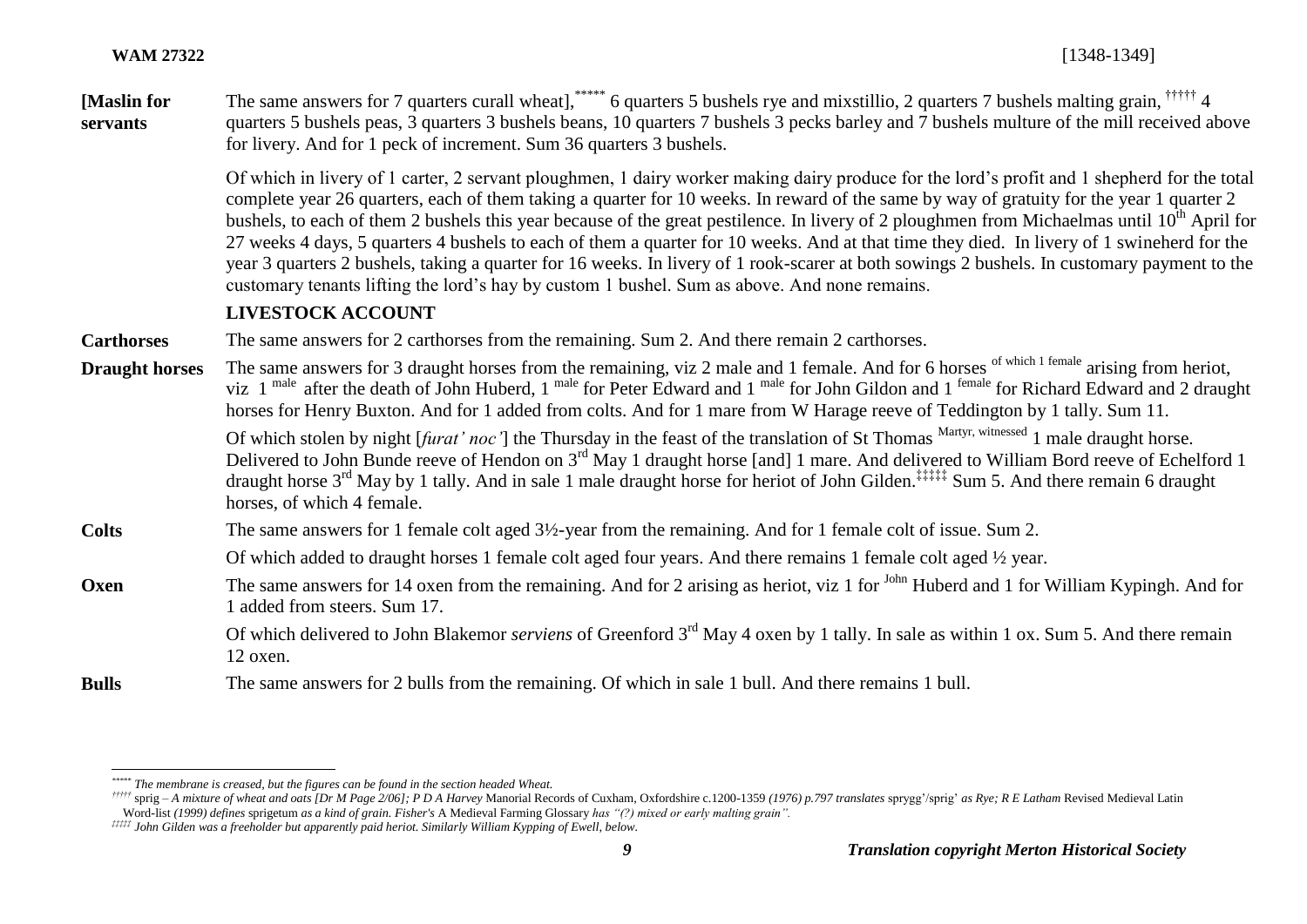| <b>Cows</b>          | The same answers for 11 cows from the remaining. And for 6 cows arising as heriot, of which 2 before calving of which 1 for John<br>Vebbe, before calving 1, dry, for Henry ate Rith, 1 for Walter ate Ch[er]ch after calving, 1 for William Jose before calving and 1 for William Corped. and 1 for William Keppyng before calving And for 3 cows received from W |
|----------------------|--------------------------------------------------------------------------------------------------------------------------------------------------------------------------------------------------------------------------------------------------------------------------------------------------------------------------------------------------------------------|
|                      | tally with draught horses. Sum 20.                                                                                                                                                                                                                                                                                                                                 |
|                      | Of which delivered to John Blakemor <i>serviens</i> of Greenford 4 dry cows 3 <sup>rd</sup> May because not fit [ <i>abil</i> ] for stock, by 1 tally with oxen. And<br>in sale 2 cows. Sum 6. And there remain 14 cows, of which 10 milked by the dairy worker for the whole year. Sum 6.                                                                         |
| <b>Steers</b>        | The same answers for 2 steers from the remaining. And for 1 arising as heriot, viz 1 for Richard ate Hegge. Sum 3.                                                                                                                                                                                                                                                 |
|                      | Of which delivered to John Blakemor <i>serviens</i> of Greenford 3 <sup>rd</sup> May 2 steers by 1 tally with oxen. And added above with oxen 1 steer.<br>Sum as above. And none remains.                                                                                                                                                                          |
| <b>Heifers</b>       | The same answers for 2 heifers from the remaining. Sum 2.                                                                                                                                                                                                                                                                                                          |
|                      | Of which delivered to John Blakemor serviens of Greenford 3 <sup>rd</sup> May 2 heifers by 1 tally with oxen. Sum as above. And none remains.                                                                                                                                                                                                                      |
| <b>Bullocks</b>      | The same answers for $\frac{1}{2}$ young heifer as heriot for Adam Hobekok. And sold as within $\frac{1}{2}$ young heifer. And none remains.                                                                                                                                                                                                                       |
| <b>Young heifers</b> |                                                                                                                                                                                                                                                                                                                                                                    |
| <b>Calves</b>        | The same answers for 10 calves of issue of which 2 from cows arising as heriot and 1 from cow coming from Teddington and no more<br>because 4 cows sterile. Sum 10.                                                                                                                                                                                                |
|                      | Of which in tithe 1. And in sale 6 as within in the details of the profits of the dairy. Sum 7. And there remain 3 calves.                                                                                                                                                                                                                                         |
| Wethers              | The same answers for 4 wethers from the remaining. And for 11 added from hoggets. Sum 15. And there remain 15 wethers.                                                                                                                                                                                                                                             |
| <b>Ewes</b>          | The same answers for 4 ewes from the remaining. And for 2 ewes after lambing and before shearing for new of heriot viz 1 for Cecil<br>Gardner and 1 for Charles le Catter'. And for 2 added from gimmers. Sum 8. And there remain 8 ewes.                                                                                                                          |
| <b>Hoggets</b>       | The same answers for 2 hoggets from the remaining. And for 9 hoggets received from the legacy [ex legato] of Roger de Lynton before<br>shearing. And for 1 added from lambs. Sum 12.                                                                                                                                                                               |
|                      | Of which added above with wethers 11. Sum 11. And there remains 1 hogget.                                                                                                                                                                                                                                                                                          |
| <b>Gimmers</b>       | The same answers for 1 gimmer from the remaining. And for 1 gimmer added from lambs. And for 1 gimmer received after lambing and<br>before shearing from the legacy of Roger de Lynton. Sum 3. Of which added above with ewes 2. And there remains 1 gimmer.                                                                                                       |

 $\overline{a}$ 

sssss In recent years the dairy produce of the manor's cows had been leased at farm. This year the dairy was operated by manorial staff, but there is no entry for dairy products in the 'Livestock' account. Instead the Issues of the manor' account records 41 shillings received 'for the total profit from dairy products' from 14 cows, 10 for the whole year, another 3 from those arising from heriots and 1 from those coming from *Teddington, calculated on a per capita basis, as with farm in previous accounts. The 'Petty necessities' account records various purchases for the dairy, 'because dairy to the lord's profit'.*

*<sup>&</sup>lt;i>redumgton, culturated on a performance of the manor.*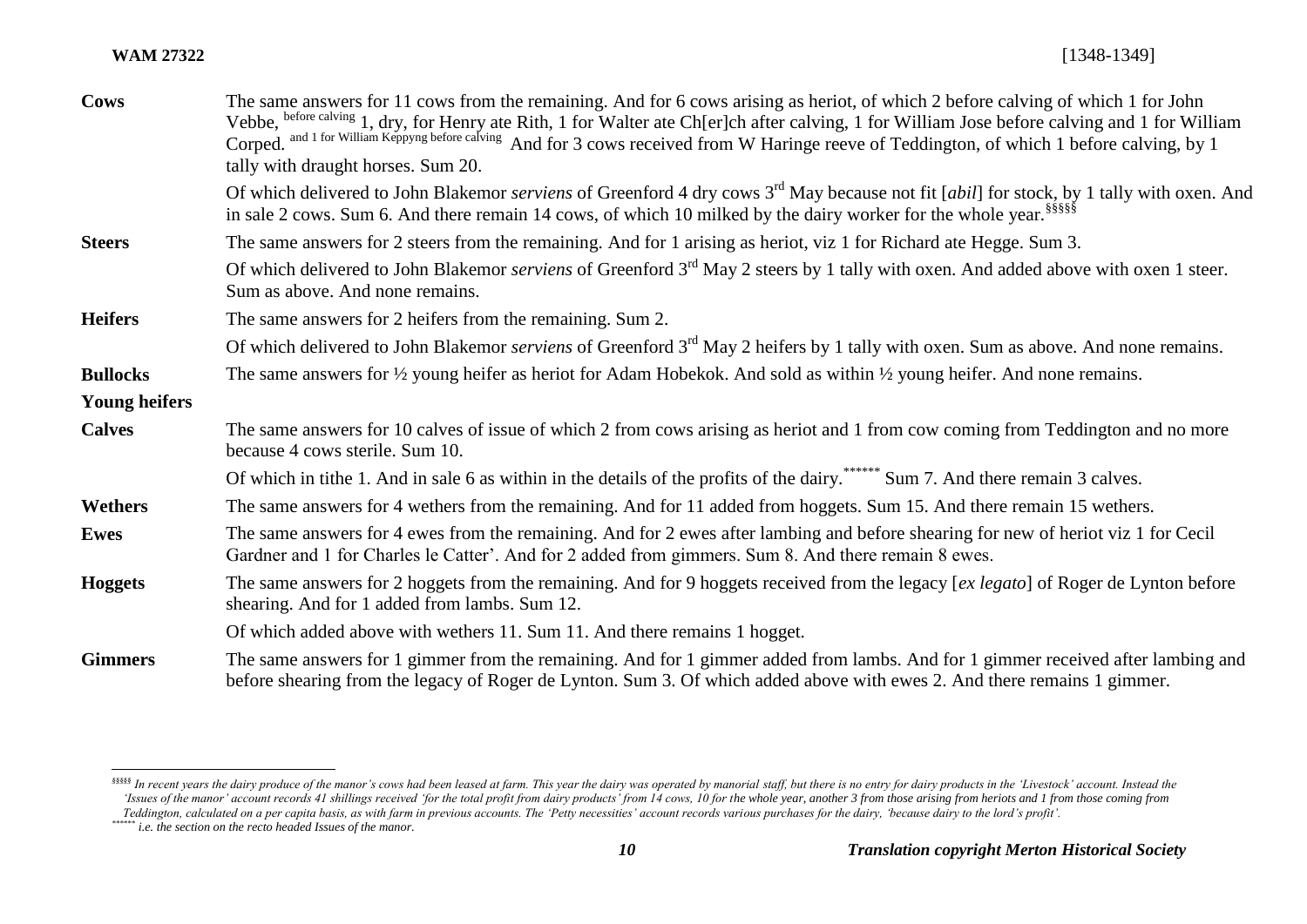| Lambs                              | The same answers for 2 lambs from the remaining. And for 3 lambs of issue and no more because 2 sterile. Sum 5.                                                                                                                                                                         |
|------------------------------------|-----------------------------------------------------------------------------------------------------------------------------------------------------------------------------------------------------------------------------------------------------------------------------------------|
|                                    | Of which in addition above with hoggets 1. In addition above with gimmers 1. Sum 2. And there remain 3 lambs.                                                                                                                                                                           |
| <b>Sows</b>                        | The same answers for 2 sows from the remaining. Sum 2. And there remain 2 sows.                                                                                                                                                                                                         |
| <b>Pigs</b>                        | The same answers for 12 pigs from the remaining. And for 8 added from piglets. Sum 20.                                                                                                                                                                                                  |
|                                    | Of which in sale 12 pigs. Sum 12. And there remain 8 pigs.                                                                                                                                                                                                                              |
| <b>Piglets</b> [porculi]           | The same answers for 11 piglets from the remaining. And for 15 added from young piglets. Sum 26.                                                                                                                                                                                        |
|                                    | Of which in murrain 1 piglet. Witnessed In addition above with pigs 8. And in sale 2 piglets. Sum 11. And there remain 15 piglets.                                                                                                                                                      |
| <b>Young piglets</b><br>[porcelli] | The same answers for 10 young piglets from the remainder. And for 10 farrowed in the month of January. And for 9 young piglets<br>farrowed in the months of April and May. And for 7 young piglets farrowed in the month of September. And for 2 charged at the audit.<br>Sum $36^{38}$ |
| 8d                                 | Of which in addition to piglets 15. In tithe 2. In murrain 4. because not witnessed And in sale 15 piglets for fear of murrain. In sale at the audit 2<br>piglets. Sum 34. And there remain the 4 piglets which were in murrain [ $2qi$ in mor] &c.                                     |
| <b>Geese</b>                       | The same answers for 31 geese from the remaining, of which 2 are ganders and 4 breeding females. And for 28 of issue. Sum 59.                                                                                                                                                           |
|                                    | Of which in tithes 3. In sale 25. Sum 28. And there remain 31 geese, of which 2 are ganders and 4 breeding females.                                                                                                                                                                     |
| <b>Capons</b>                      | The same answers for 12 capons from the remaining. And for 12 received made from chickens. Sum 24.                                                                                                                                                                                      |
|                                    | Of which in expenses of brother J Mordon bailiff 1 by 1 tally. In sale 11. Sum 12. And there remain 12 capons.                                                                                                                                                                          |
| <b>Cocks and hens</b>              | The same answers for 2 cocks and 12 hens from the remaining. And 4 cocks and 6 hens from rent at Christmas. Sum 24.                                                                                                                                                                     |
|                                    | Of which in sale 4 cocks and 6 hens. Sum 10. And there remain 2 cocks, 12 hens.                                                                                                                                                                                                         |
| <b>Chickens</b>                    | The same answers for 12 chickens of purchase. And they are made into capons as above. And none remains.                                                                                                                                                                                 |
| <b>Wool</b>                        | The same answers for 25 fleeces of sheep as above. Sum 25.                                                                                                                                                                                                                              |
|                                    | Of which in tithe 2½ fleeces. Delivered to R Bron <i>serviens</i> of Battersea 22½ fleeces by 1 tally. Sum as above. And none remains.                                                                                                                                                  |
| <b>Hurdles</b>                     | The same answers for 42 hurdles from the remaining. And for 13 hurdles of rent at Hokeday. Sum 55.                                                                                                                                                                                      |
|                                    | Of which worn out $[p'nstitant]$ 30. <sup>15</sup> In sale of hurdles for tenements in the lord's hands 5.                                                                                                                                                                              |
| 5d.                                | In sale at the audit 15 worn out hurdles. Sum 35. And there remain 20 hurdles for the fold.                                                                                                                                                                                             |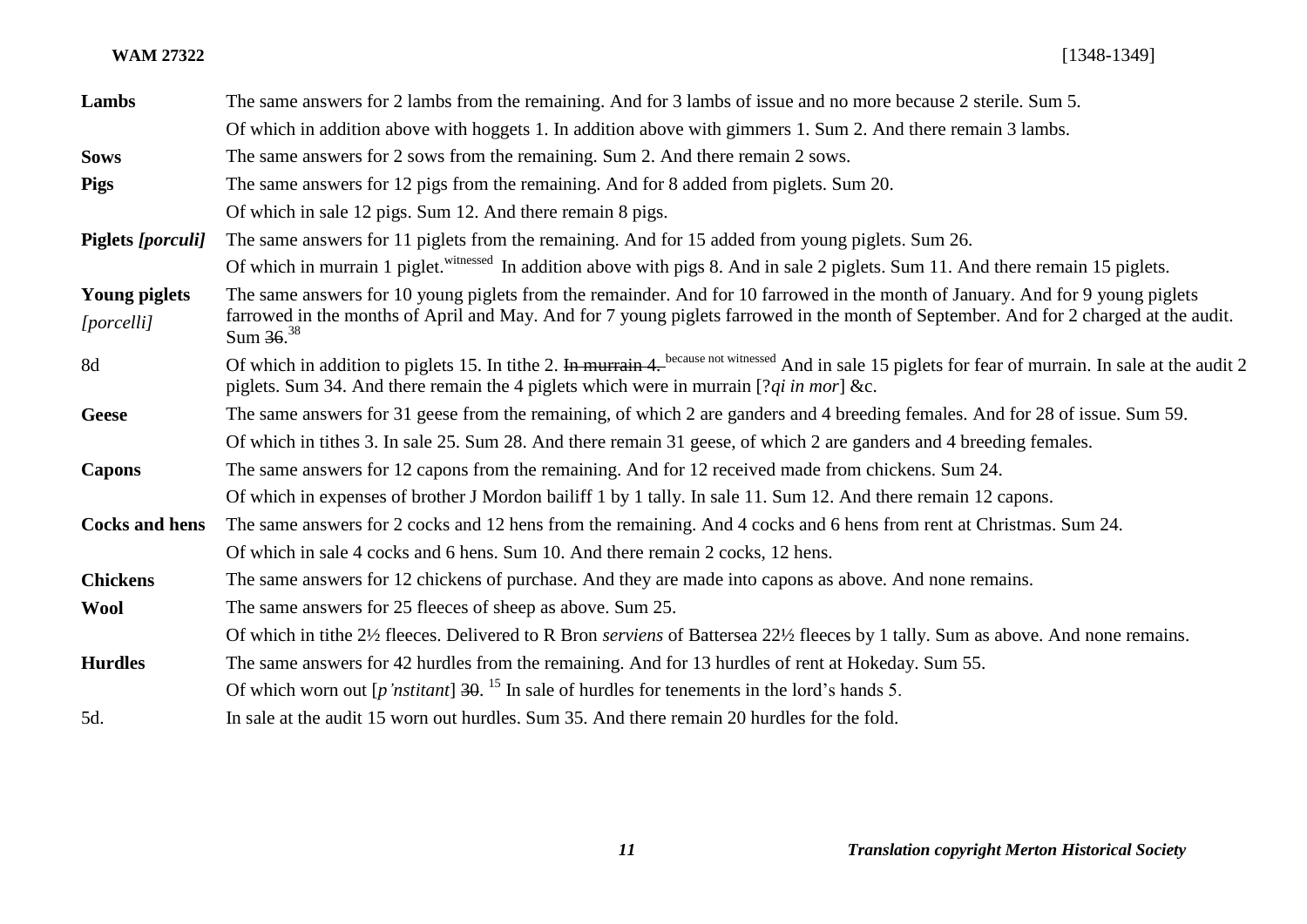#### **WORKS ACCOUNT**

|                                                                                   | <b>Ploughing works</b> The same answers for 13 ploughing works arising from 13 customary tenants, each of whom ploughs 1 rood of land at the sowing of                                                                                                                                                                                                                                                                                                                                                   |
|-----------------------------------------------------------------------------------|----------------------------------------------------------------------------------------------------------------------------------------------------------------------------------------------------------------------------------------------------------------------------------------------------------------------------------------------------------------------------------------------------------------------------------------------------------------------------------------------------------|
| price of a work<br>$1\frac{1}{2}d$ .                                              | wheat, the price of a work $1\frac{1}{2}d$ . Sum 13 works. And sold as within. And none remains.                                                                                                                                                                                                                                                                                                                                                                                                         |
| Dung-carrying                                                                     | The same answers for 39 dung-carrying services arising from 13 customary tenants, viz for each of them 3 works. Sum 39.                                                                                                                                                                                                                                                                                                                                                                                  |
| services price<br>of a work $\frac{1}{2}d$ .                                      | And all accounted in carrying the lord's dung from the Court with their own carts and horses to the lord's fields for 1/2-day. Sum as above.<br>And none remains.                                                                                                                                                                                                                                                                                                                                        |
|                                                                                   | Carrying services The same answers for 56 carrying works arising from the aforesaid customary tenants, the price of a work 1d. Sum 56 works.                                                                                                                                                                                                                                                                                                                                                             |
| the price of a<br>work 1d.                                                        | Of which in carting 9 quarters 6 bushels wheat, 5 quarters barley, 4 quarters dredge and 9 quarters 2 bushels oats as far as Westminster,<br>and no more because 5 quarters 6 bushels <sup>oats</sup> carted by boonwork, 56 works, per quarter 2 works. Sum as above. And none remains.                                                                                                                                                                                                                 |
| <b>Manual works</b><br>price of a work<br>per $\frac{1}{2}$ -day $\frac{1}{2}$ d. | The same answers for 520 manual works arising from the said customary tenants of which 1 customary tenant does 60 works between<br>Michaelmas and 1st August, 12 customary tenants each do 40½ works <sup>†††††††</sup> for the same period and 1 customary tenant does 20 works for<br>the same period, deducting 4 festival weeks, the price of a work per 1/2-day 1/2d. Sum 520 works.                                                                                                                |
| $2s\frac{9}{2}d$                                                                  | Of which in harrowing 15 acres of the lord's land at Lenten sowing 30 works. In planting 2 quarters 2 bushels beans <sup>7 bushels beans</sup> 54 <sup>21</sup><br>works, per bushel 3 works. Allowed in expenses of carrying dung from the lord's court as above because none in the preceding year with their own<br>horses and carts 34 works. In hoeing the lord's corn except for cash as within 26 works. And in sale 376 works. In sale at the audit 67<br>works. Sum as above. And none remains. |
| <b>Harvest works</b>                                                              | The same answers for 105 harvest works arising from the said customary tenants between 1 <sup>st</sup> August and Michaelmas, price of a work<br>$1\frac{1}{2}d$ . Sum 105 works.                                                                                                                                                                                                                                                                                                                        |
| المالين والمتحدث والمتحدث والمنافس                                                | Of which in moning and hinding 22 come wheat and gate 64 weeks, non come 2 weeks. And in sole hogenes of defendt of tonoments in the                                                                                                                                                                                                                                                                                                                                                                     |

#### price per work  $1\frac{1}{2}d$ . Of which in reaping and binding 32 acres wheat and oats 64 works, per acre 2 works. And in sale because of default of tenements in the lord's hands, of which <sup>40 works</sup> are allowed elsewhere 41 works. Sum as above. And none remains.

**Harvest boon**  works with lord's twice in a day. And for 133 boonworks arising from the aforesaid 13 customary tenants with the lord's food as above. And for 2 **food** price of a boonwork beyond deductions ½d The same answers for 69 harvest boonworks arising from free tenants at the reaping and binding of the lord's corn with the lord's food boonworks arising from Walter Welde and William ate Thorne. Sum 204. Of which in reaping and binding 38 acres<sup>‡‡‡‡‡‡</sup> corn of every kind this year  $\frac{149}{126}$  boonworks, viz over the acre 4<sup>3</sup> boonworks plus in

 $11\frac{1}{2}$ d. total  $3$  works.<sup>12</sup> boonworks, so much because of the pestilence And in sale 55 boonworks,  $\frac{viz}{21}$  from deficiency of tenants. In sale at the audit 23 boonworks. Sum as above. And none remains.

 $\overline{a}$ *†††††† This should only be 40 works, not 40½. It should be 11 tenants not 12.*

*<sup>‡‡‡‡‡‡</sup> The Harvest Expenses account overleaf has the 38 acres emended to 54 acres*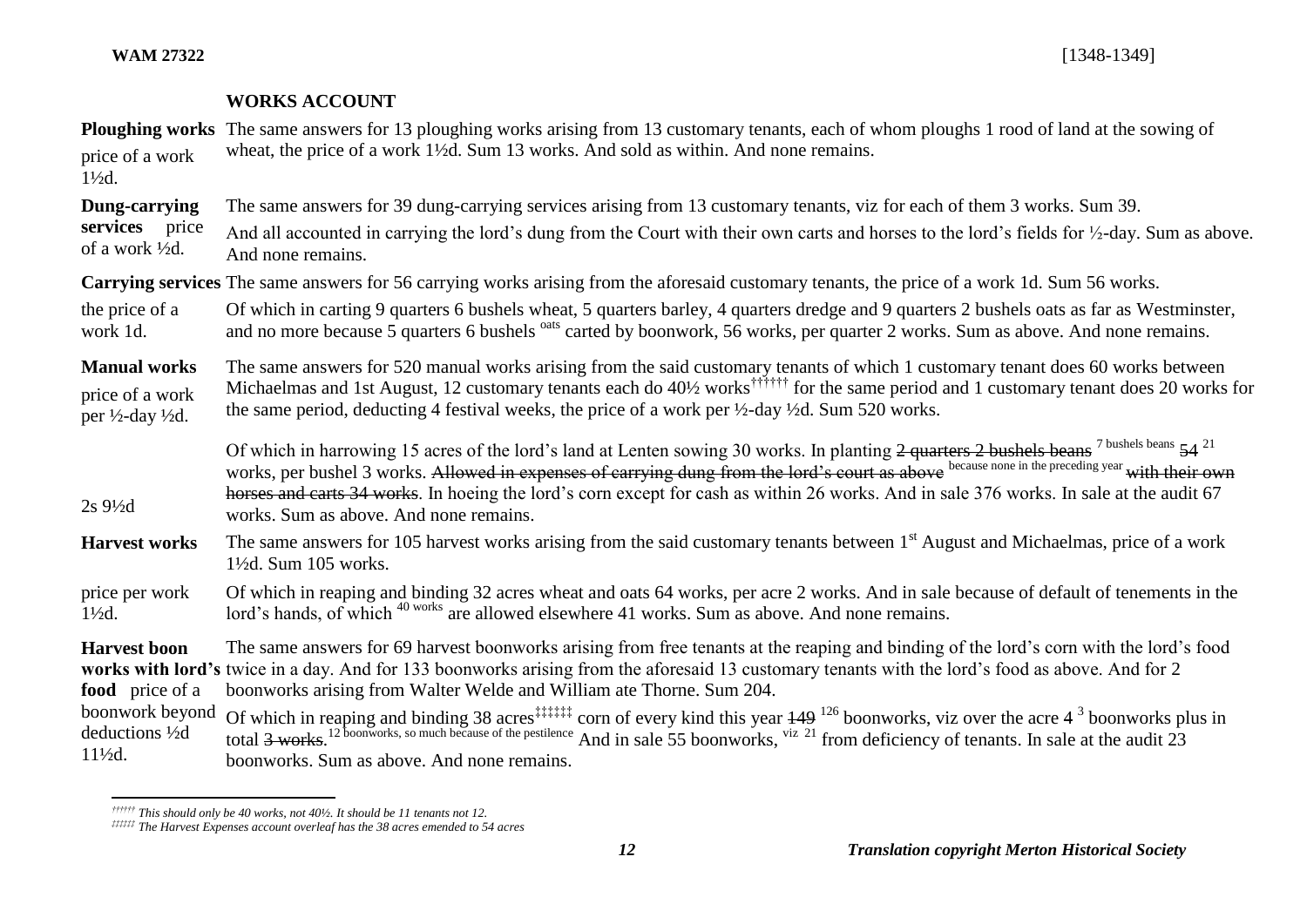#### **WAM 27322** [1348-1349]

| Dry harvest                        | The same answers for 33 harvest boonworks arising from the aforesaid of which 13 boonworks arise from free tenants, price of a work                                                                                                                                                          |
|------------------------------------|----------------------------------------------------------------------------------------------------------------------------------------------------------------------------------------------------------------------------------------------------------------------------------------------|
| <b>boonworks</b> price 1d. Sum 33. |                                                                                                                                                                                                                                                                                              |
| of a work 1d.                      |                                                                                                                                                                                                                                                                                              |
|                                    | Of which in reaping and binding 5 acres of corn of every kind 15 works, viz over the acre 3 boonworks, this year so much as above-<br>mentioned. And in sale 18 boonworks of which 10 deficient because of the pestilence. Sum as above. And none remains.                                   |
| [Sum of acres]<br>sown]            | [The same] answers for 68 acres wheat, 2 acres 3 roods mixstillio, $18^{17/2}$ acres peas, 4 acres 3 roods beans, $16\frac{1}{2}$ acres barley. Also 2<br>acres barley of aforesaid servile [land] sown, 5 acres dredge and 571/2 acres <sup>§§§§§§</sup> oats sown this year. Sum 174 acres |
|                                    | Of which reaped by labour services and boonworks as above 75 acres. And so they reaped by the day at piecework as within.                                                                                                                                                                    |
| <b>Morden</b>                      | Year of the Pestilence. Account of Alexander <i>serviens</i> at the same place for $22nd - 23rd$ year.                                                                                                                                                                                       |

*<sup>§§§§§§</sup> this should only be 49½ acres oats, as only ½ acre in Comstrod was sown with oats, not the 8½ acres of the auditor's correction. The 8 acres are included in the total for peas.*